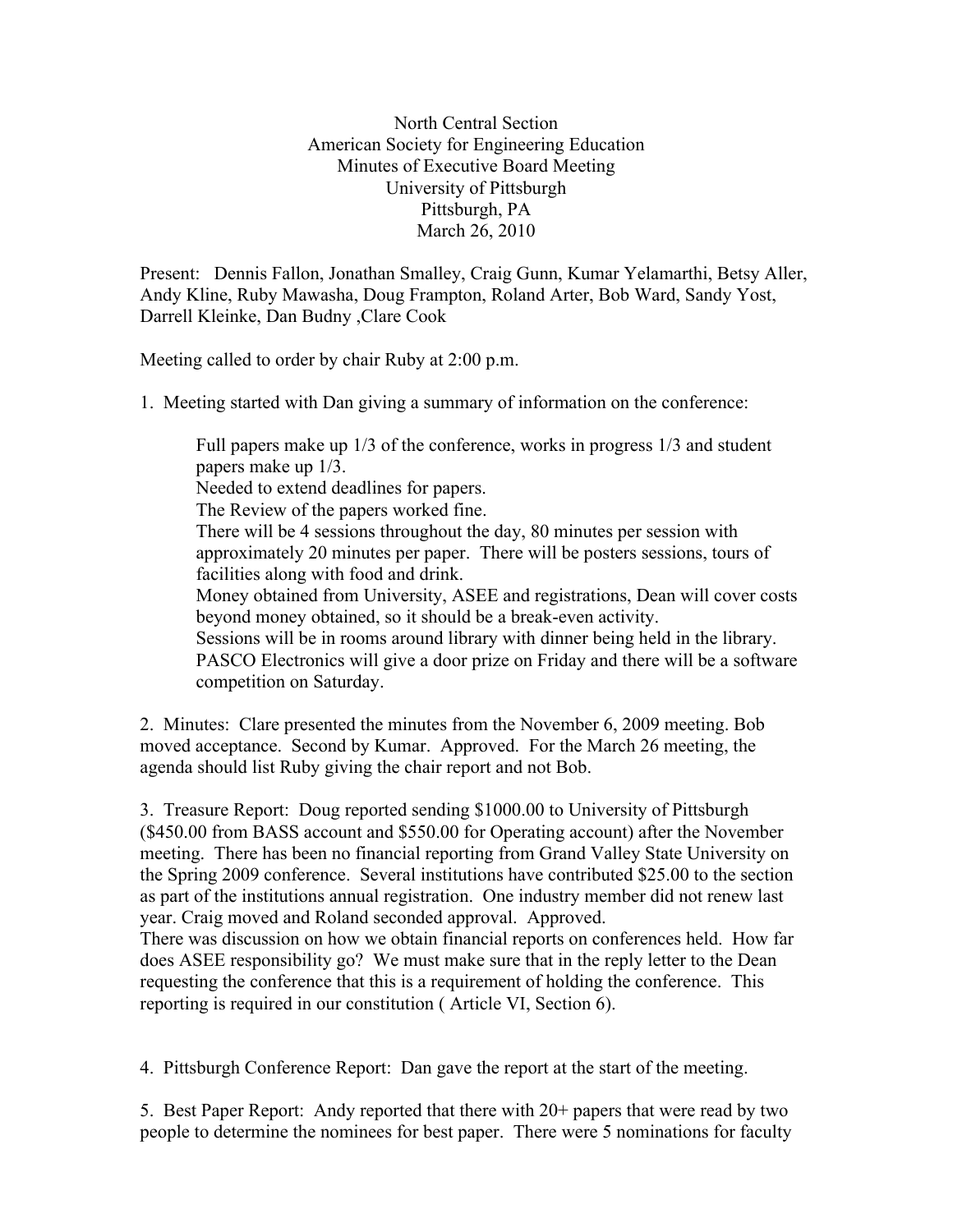and 5 nominations for students. There is a need for reviewers to attend the presentations and rate the presentations. The awards are as follows: \$100 for first place student, \$250 first place faculty, \$150 second place faculty and \$100 third place faculty. Award winners should be directed to Doug so he can obtain information required to send the awards.

6. Vice Chair Report: Craig reported that there were 23 nominees for Best Teacher Award. They came from Central Michigan, University of Michigan, Michigan State, Ohio State, Pittsburgh, Saginaw Valley, Youngstown State and others. The nominees were of excellent quality this year. The winner is Rich Friolier from Ohio State.

7. Elections: Bob reported that three positions are up for election. They are Unit Director Education, Administration and Research. A note was made that Lake Superior State is in the North Central Section. Nominations will be taken from the floor at the business meeting.

8. Campus Rep. Coordinator Report: Betsy reported he received 12 reports from campus reps. Three schools had outstanding campus rep. reports They include West Virginia Tech, Grand Valley and Michigan State. The winner is Craig Gunn from Michigan State. There are over 300 schools across the country.

9. Zone II Chair Report: Dennis reported on a program taking shape at the national level. "Creating a Culture for Scholarly and Systematic Innovation in Engineering Education". The national board wants input on ways to encourage scholarly innovation, how to implement it, how to administer it and how do we engage American education. National will have a questionnaire in the future and is looking for comments on this program. Sometime in the fall will be the cutoff for comment on this "Culture" document. A report will be coming out during the summer of 2010. ABET is leaning toward educational research to prove outcomes of this program. He also announced a program for professional development for engineering educators (SPEED). This program will provide the means for certification of engineering educators. Dennis also announced this is his last year as Zone 2 chair. He expressed his appreciation for the work each of the sections does and he enjoyed working with each section.

10. Chair Report: Ruby had no report.

11. Spring 2011 Conference: Kumar announced he is preparing for the conference at Central Michigan University. The web site in now up. Sandy suggested that software may be available for paper submission for this conference. The cost is about \$250. Oakland University has expressed an interest in hosting the 2012 conference. There was concern expressed that it should move to the southern area of the section for 2012. Discussion will take place at future meetings.

12. Newsletter Editor Report: Roland encouraged members to send information to be included in the newsletter. He had specific ideas about articles about happenings on campus that talk about what faculty and students are doing.

13. Old Business, New Business None.